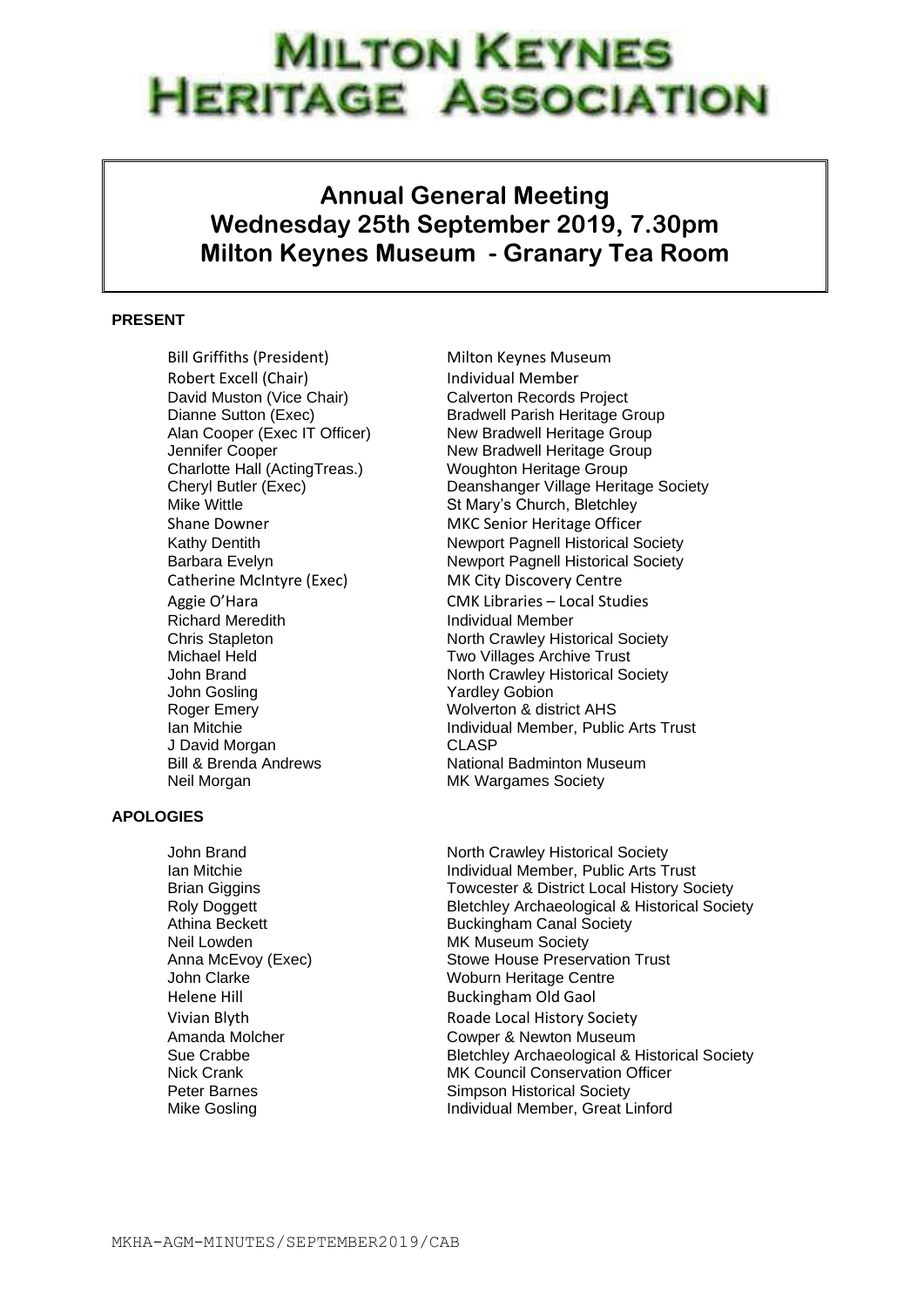| ×<br>٠<br>M<br>. . |
|--------------------|
|--------------------|

**Thanks Item Action 2018 Action 2018 Action 2018 Action 2018 Action**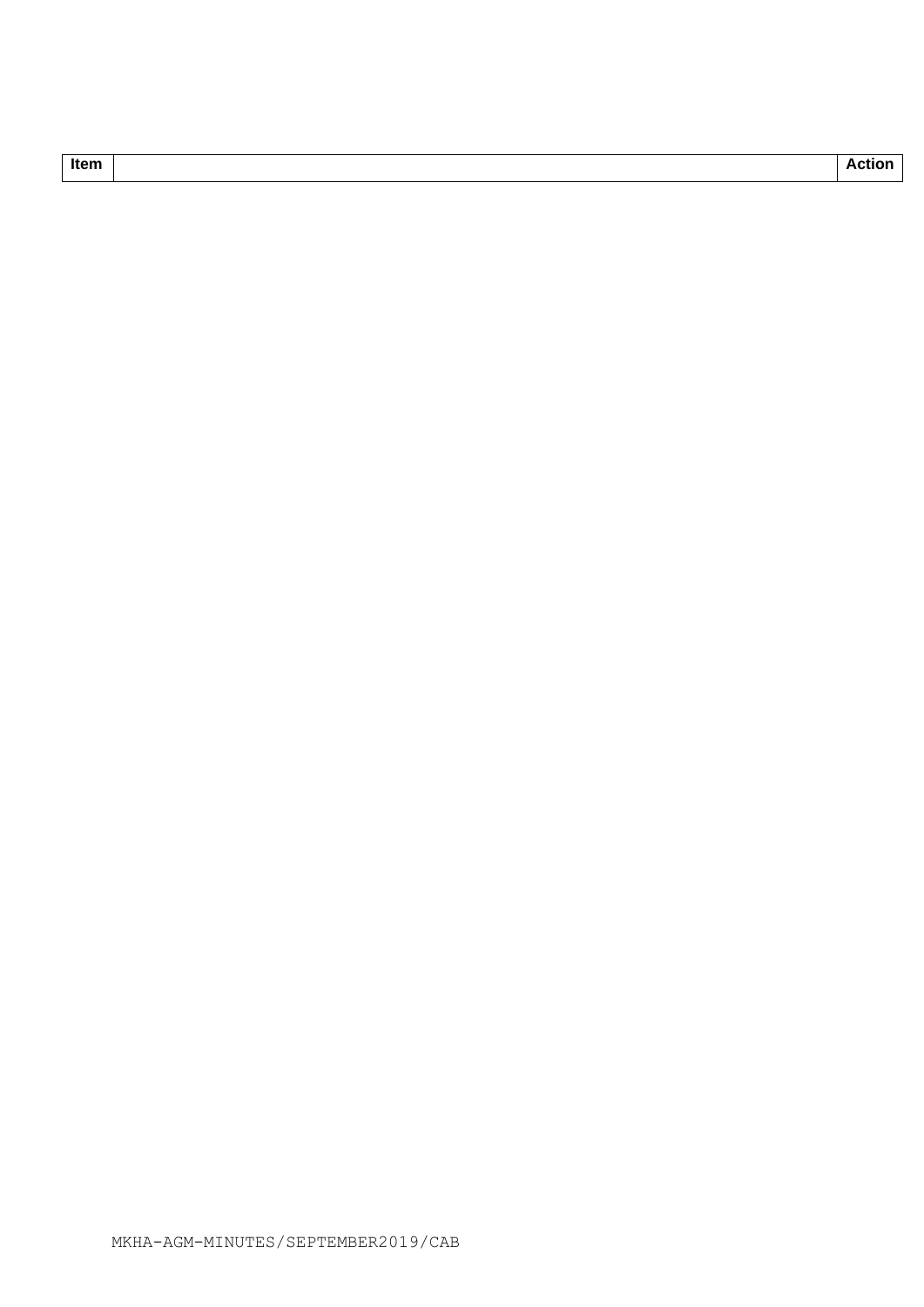| 1.0 | <b>Welcome &amp; Introduction</b>                                                                         |
|-----|-----------------------------------------------------------------------------------------------------------|
|     | Robert welcomed all to the meeting. Thanked Bill for providing the venue and Charlotte for                |
|     | organising the refreshments. The Agenda for the evening was outlined                                      |
|     |                                                                                                           |
|     |                                                                                                           |
| 2.1 | Guest Speaker: Bill Griffiths - Milton Keynes Museum Developments Update                                  |
|     | Museum has recently importantly acquired a concrete K3 telephone kiosk, one of only 5 known to            |
|     |                                                                                                           |
|     | exist in the country. A Red Bull F1 car on loan and a driverless POD Car are now both on display in the   |
|     | foyer of the new galleries.                                                                               |
|     | Fundraising continues for the fit out of the two new galleries. The modern gallery is being used for      |
|     | temporary exhibitions to assist in assessing the popularity and operational developments for a            |
|     | possible additional service in the future. HERSTORY was the inaugural exhibition, to be followed by a     |
|     | textiles exhibition opening in November, which looks at modern and historical elements of cloth           |
|     | manufacture, It includes loans from Royal School of Needlework, Hampton Court and local modern            |
|     | examples. A sport exhibition is planned for next year to celebrate Milton Keynes- A 2020 European         |
|     | City of Sport                                                                                             |
|     |                                                                                                           |
|     | Ancient History Gallery - currently half the space has been allotted for use as an education area to      |
|     | open in two weeks time and in the other half work has started on consolidating a Bancroft Roman           |
|     | villa room floor mosaic which will be used in the new display. Outline Designs for the new displays       |
|     | (shown on screen) are progressing, a flowplan, case design and ways of what and how much work can         |
|     | be built in-house is currently being assessed                                                             |
|     | A Museum Nature Trail has been developed and extended around the site in collaboration with The           |
|     | Parks Trust                                                                                               |
|     | Its projected that the Modern MK Gallery should open in 2022                                              |
|     |                                                                                                           |
| 2.2 | Guest Speaker: Shane Downer, MK Council Senior Heritage Officer - Heritage Update                         |
|     |                                                                                                           |
|     | MKC supports grassroots heritage across the borough and wider area. MKHA and its members are an           |
|     | integral part of the Council's heritage strategy, belying the old adage 'MK doesn't have any heritage'.   |
|     | The Council recognises and thanks MKHA for its role in organising the very successful Festival of         |
|     | History events and supporting Discover Milton Keynes events, which show the diverse nature of             |
|     | heritage in MK. Shane thanked MKHA members for their role and continued support for Heritage              |
|     | Open Days. MK has been placed on the national Heritage Map as one of the longest running and best         |
|     | supported areas. 150 events were held over 10 days this year.                                             |
|     |                                                                                                           |
|     | Heritage has played a strategic part in the major cultural city event 'A Festival of Creative Urban       |
|     | Living' (AFCUL) that's opening tomorrow ( $26th$ Sept $-13th$ Oct 2019). Its theme is the Built, Unbuilt  |
|     | and Unbuildable; it has a programme of free events music, exhibits, workshops, performances and           |
|     |                                                                                                           |
|     | much more. Curated by the experimental architectural practice Raumlaborberlin, and set along              |
|     | Midsummer Boulevard. Please visit, there's something for everyone. Free event newspapers were             |
|     | available to take at the meeting                                                                          |
|     |                                                                                                           |
|     | MKC/MKHA Grant - MKC has invited the Exec to apply for a continuation of grant funding. To be used        |
|     | by members to assist with their events and activities.                                                    |
|     |                                                                                                           |
|     | MK 2050 Futures Commission - Heritage is part of Culture Life Big Project 6 and AFCUL is the first of     |
|     | the major events of this project. Heritage will also play a role in Big Project 5 Renaissance of the City |
|     | Centre. Public Spaces areas of MK University build (Big project 2) and in the Big Project 1 Oxford-       |
|     | Cambridge arc heritage informs, influences and makes MK's development understood.                         |
|     |                                                                                                           |
|     | Demonstrating that MK Heritage is and should be an influence on modern and any new growth of the          |
|     | city.                                                                                                     |
|     |                                                                                                           |
|     | <b>Capital Development Projects:</b>                                                                      |
|     | Bradwell Abbey - MKC has committed a £600 thousand investment in the site which will enable MK            |
|     | City Discovery Centre to enact its business plan that includes highlighting the Abbey's medieval          |
|     | history.                                                                                                  |
|     | Great Linford - MK Council in partnership with Arts centre, Parks Trust and Church developing the         |
|     | parklands area and Alms Houses                                                                            |
|     | MK Museum - MKC continues supporting Museum developments and plans                                        |
|     |                                                                                                           |

 $\mathbf{r}$ 

┑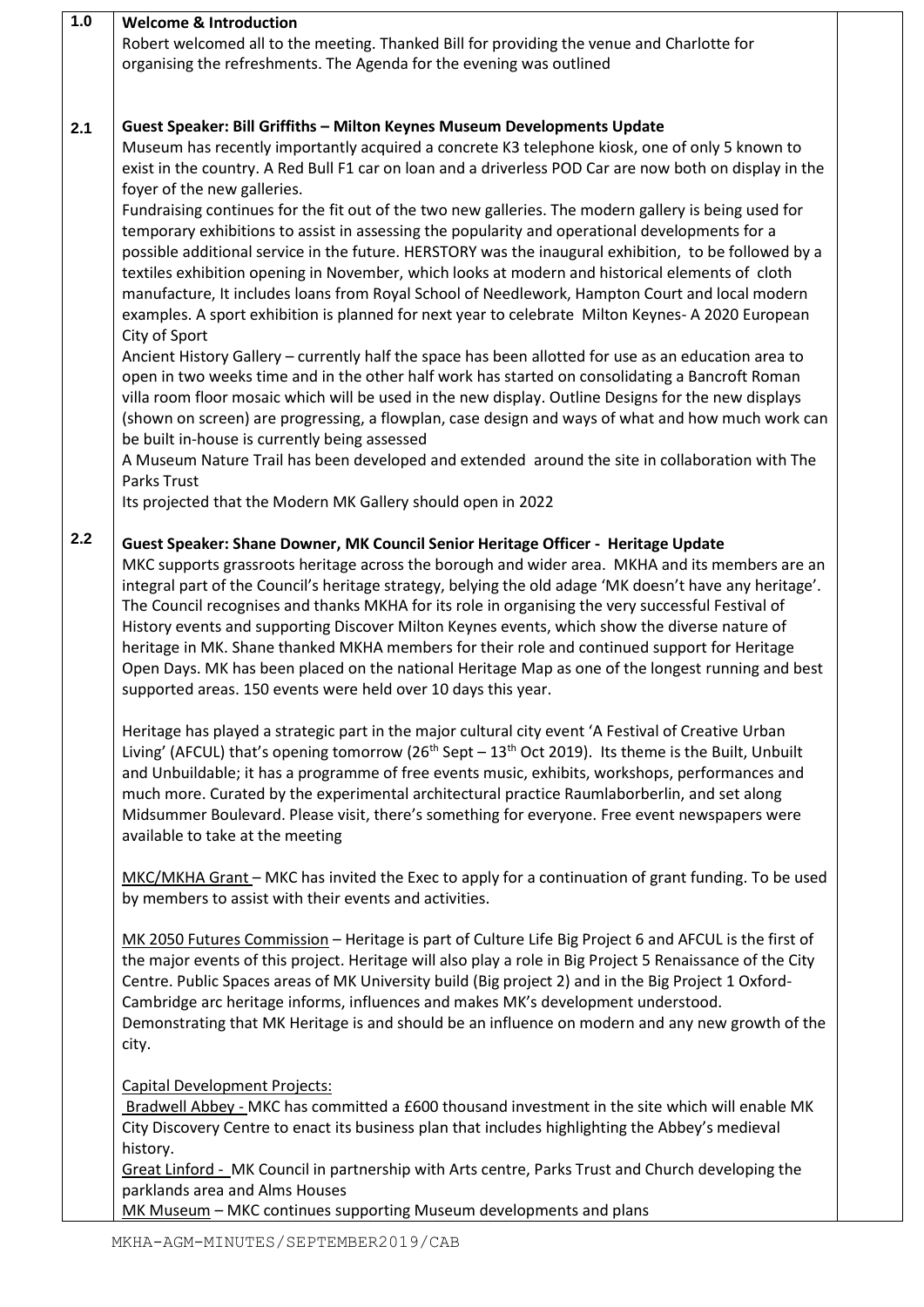|     | Westbury Arts Centre – working on plans to ensure Elizabethan House remains in public ownership<br>MK City Archive - Aiming to open phase 1 next year as a trial assisting in forming the plans for phase<br>2.                                                                                                                                                                                                                                                                                                                                                                                                                                                                |
|-----|--------------------------------------------------------------------------------------------------------------------------------------------------------------------------------------------------------------------------------------------------------------------------------------------------------------------------------------------------------------------------------------------------------------------------------------------------------------------------------------------------------------------------------------------------------------------------------------------------------------------------------------------------------------------------------|
|     | European City of Sport 2020 - part of the bid includes a major culture and heritage programme of<br>events, including a major exhibition and activity event working with MK Museum<br>Cowper & Newton Museum - 250 <sup>th</sup> Anniversary (2022) major international heritage event in MK<br>being planned                                                                                                                                                                                                                                                                                                                                                                  |
|     | Dianne Sutton raised a query about the current status of the Local Heritage List, as a couple of the<br>nominated for listing have already been part of planning developments and an opportunity for<br>heritage input had been missed.<br>Shane replied it's being led by Simon Peart, MKC Senior Conservation Officer and MKHA will have<br>place a on the Committee. Taking longer than hoped, but Simon is visiting all the proposed sites and<br>features. MKC Forum is assisting in checking all the backgrounds of each of the proposals. It's hoped<br>that by November 2019 the shortlist of the first 50 from the submitted 250 items will start to be<br>discussed. |
|     | The Chair thanked both speakers for their informative updates on heritage in Milton Keynes                                                                                                                                                                                                                                                                                                                                                                                                                                                                                                                                                                                     |
| 3.0 | <b>Approval of Minutes of Last Meeting</b><br>Minutes from the last AGM held 26 <sup>th</sup> September 2018 were approved<br>Proposed: Dianne Sutton, Bradwell Parish Heritage Group and Seconded : Michael Held Two Villages<br><b>Archive Trust</b><br><b>Matters Arising</b>                                                                                                                                                                                                                                                                                                                                                                                               |
| 3.1 | None raised                                                                                                                                                                                                                                                                                                                                                                                                                                                                                                                                                                                                                                                                    |
| 4.0 | Chairman's Report 2018-2019, Robert Excell<br>Membership stands at 70 organisations and 5 Individual Members<br>3 Association Main Member meetings were held: 28 <sup>th</sup> November 2018 at St Mary's Church, Bletchley,<br>27 <sup>th</sup> March 2019 at North Crawley and 27 <sup>th</sup> June at Buckingham Old Gaol. Thanks to all the hosts were<br>expressed.<br>The Exec Committee met 10 times and thanks to all those who hosted the various members who<br>hosted these at their homes.                                                                                                                                                                        |
| 4.1 | Heritage Open Days was the highlight of the year. 150 events held over 10 days, thank you to all<br>those participants for their tremendous support and to Living Archive MK for coordinating the event.<br>Thanks also to Alan Cooper (MKHA IT Officer) for once again building and managing the website. The<br>MK event began 14 years ago with 15 events and has now grown to become one of the places with<br>the most activities an achievement we should all be proud of. MHA is grateful to MK Council for its<br>funding; however they get a lot for the relatively small amount given.                                                                               |
| 4.2 | The second Festival of History was staged at Campbell Park in June 2019, a successful event although<br>the poor weather deterred some visitors. The Risk Assessment procedure caused extra work this year<br>but documentation can prove helpful in forming the basis for member's future events. The event's<br>publicity and some other issues need to be addressed and improved should the event be repeated.<br>MKHA is grateful for the support funding received from MK Community Foundation and offers it<br>thanks to Noél James, MKCDC, and members of the Organising Committee for their hard work in<br>bring the event to fruition.                               |
| 4.3 | New Town Heritage Register MKHA has expressed concerns over the slow progress of the project, we<br>understand that background work is continuing on the nominated listings, but has been disappointed<br>that the advisory committee (that will include a MKHA representative) has yet to be convened.                                                                                                                                                                                                                                                                                                                                                                        |
| 4.4 | <b>MKC &amp; Grants</b><br>MK Council Grant received for 2018-2019 was £3465. MKHA Grant criteria and conditions and                                                                                                                                                                                                                                                                                                                                                                                                                                                                                                                                                           |

┯

 $\mathsf{r}$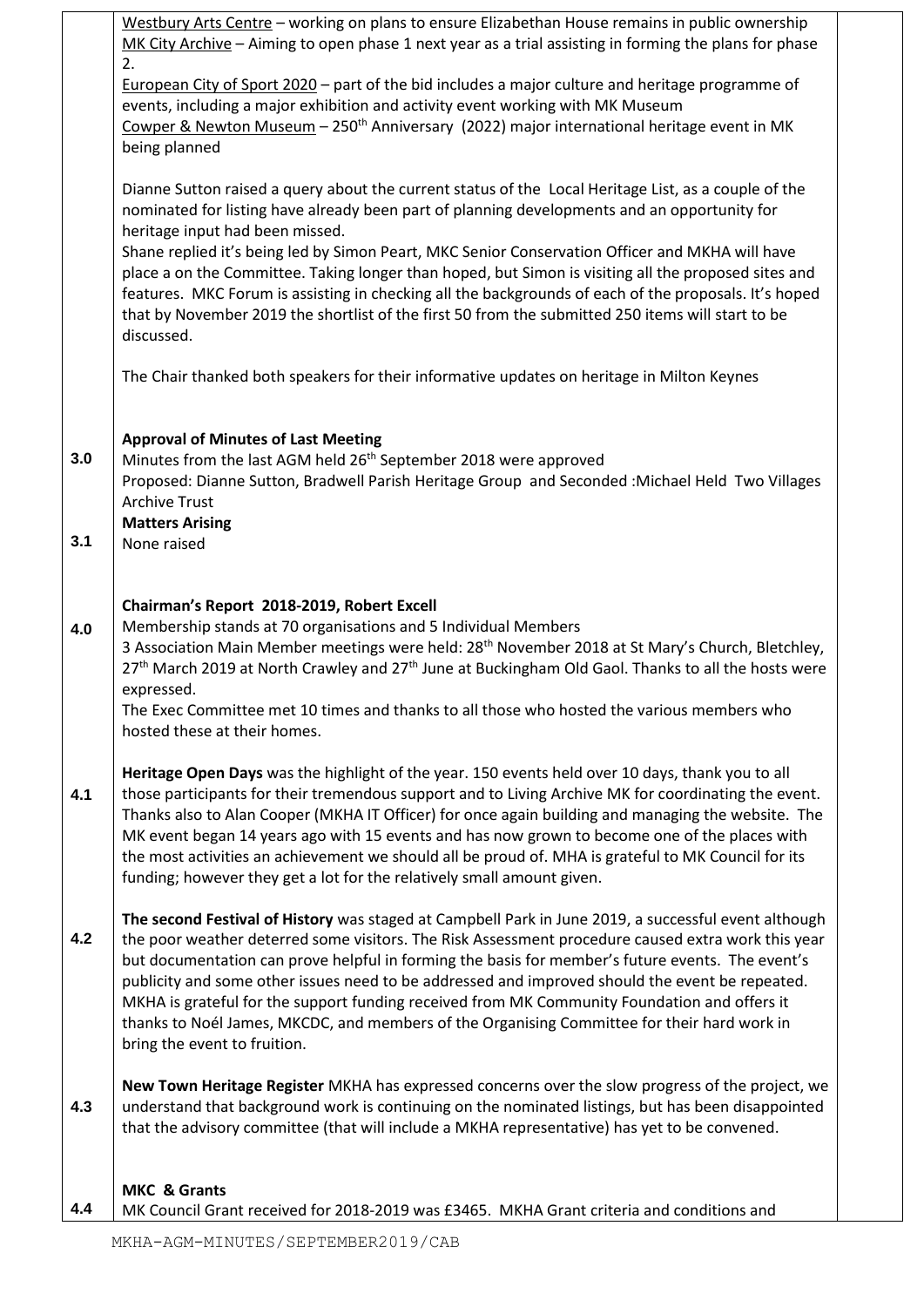|     | Maximum grant amount available £750                                                                                                                          |         | application forms are available on the MKHA website and we encourage members to apply.                                                                                                                                                                                                                                                                                                                                                                                                                 |
|-----|--------------------------------------------------------------------------------------------------------------------------------------------------------------|---------|--------------------------------------------------------------------------------------------------------------------------------------------------------------------------------------------------------------------------------------------------------------------------------------------------------------------------------------------------------------------------------------------------------------------------------------------------------------------------------------------------------|
|     | Recent grants given include                                                                                                                                  |         |                                                                                                                                                                                                                                                                                                                                                                                                                                                                                                        |
|     | <b>MKHA</b> member group                                                                                                                                     | Grant   | <b>Purpose of grant</b>                                                                                                                                                                                                                                                                                                                                                                                                                                                                                |
|     | <b>CMK Library</b>                                                                                                                                           | £500    | Branded Bags for children - 'heritage seekers'                                                                                                                                                                                                                                                                                                                                                                                                                                                         |
|     | St Mary's Church, Bletchley                                                                                                                                  | £613.50 | Costs towards digitising archive material                                                                                                                                                                                                                                                                                                                                                                                                                                                              |
|     | <b>Buckingham Canal Society</b>                                                                                                                              | £300    | Reprint of walking trail leaflet                                                                                                                                                                                                                                                                                                                                                                                                                                                                       |
|     |                                                                                                                                                              |         |                                                                                                                                                                                                                                                                                                                                                                                                                                                                                                        |
|     |                                                                                                                                                              |         |                                                                                                                                                                                                                                                                                                                                                                                                                                                                                                        |
|     |                                                                                                                                                              |         |                                                                                                                                                                                                                                                                                                                                                                                                                                                                                                        |
|     | <b>ARCHMK: Proposed HLF Application</b>                                                                                                                      |         |                                                                                                                                                                                                                                                                                                                                                                                                                                                                                                        |
| 4.5 | accessible.                                                                                                                                                  |         | This is a project to help members manage their own archive material and make it more available for<br>users. Neil Loudon & Anna McEvoy have been working hard to produce HLF funding application.<br>Need Member groups to consider signing up and Letters of Support are also to be required.<br>Complimentary steps are being made to provide an archive presence in Central Milton Keynes by<br>MKC and partners. Members are urged to support these developments making archives more publicly     |
| 4.6 | <b>MKHA Services</b><br>request                                                                                                                              |         | MKHA loan equipment including a projector and loudspeaker for member's use.<br>Information leaflets including Care and storage of paper, artefacts and photographs available on<br>Speakers List - Alan Cooper IT Officer has an e-list of member's speakers past talks                                                                                                                                                                                                                                |
|     | newsletter. Please pass the info on to your members<br>your members                                                                                          |         | Newsletter - Thanks to Alan for his considerable work on the MKHA website an invaluable tool for<br>highlighting a variety of heritage events. As part of the MK Community Foundation grant MKHA has<br>had bookmarks printed advertising the Newsletter link, sign up to www.mkheritage.org.uk/email-<br>Training - Please let us know of any training courses you would like MKHA to arrange for you and                                                                                             |
| 4.7 | <b>MKHA Website</b>                                                                                                                                          |         | Member development Wednesday morning sessions continue at MK Museum LA Training Hut.<br>Thanks to our hosts. Several groups are using the facility but others are welcome. It's a forum for<br>working on your group website and a good source for help and sharing ideas. Alan Cooper is working<br>on transferring members sites to the new host provider. Some have been completed including old<br>archived sites and other groups who are not undertaking the work will be contacted in due time. |
| 4.8 | <b>Discover Milton Keynes</b><br>please contact us                                                                                                           |         | An exhibition programme has continued throughout the year. Programme info available online, the<br>link available through MKHA website. If you have any ideas or want raise your profile in the space                                                                                                                                                                                                                                                                                                  |
| 4.9 | <b>MKHA Contacts &amp; Collaborations</b><br>Community Action-MK, Bucks Archive and Heritage Network<br>continues to meet with MKHA Officers during the year |         | MKHA is a member of British Association for Local History, Arts & Heritage Alliance (A-HAMK),<br>MKC : Shane has attended two Association Member meetings updating us on heritage matters and                                                                                                                                                                                                                                                                                                          |
| 5.0 | Treasurer's Report - Charlotte Hall<br>to the meeting. Thanks were expressed to the auditor.<br>of the MKC grant award remains unknown.                      |         | Audited Accounts 1 <sup>st</sup> September 2018 - 31 August 2019 were tabled at the meeting and online prior<br>The yearend working Accounts show a £4524.57 surplus, added to carried forward balances and bank<br>deposits the overall balance is £25316.18. MKHA is in a stable financial position. However the future<br>Printed copies of the accounts will be circulated to each group with subscription renewal letters                                                                         |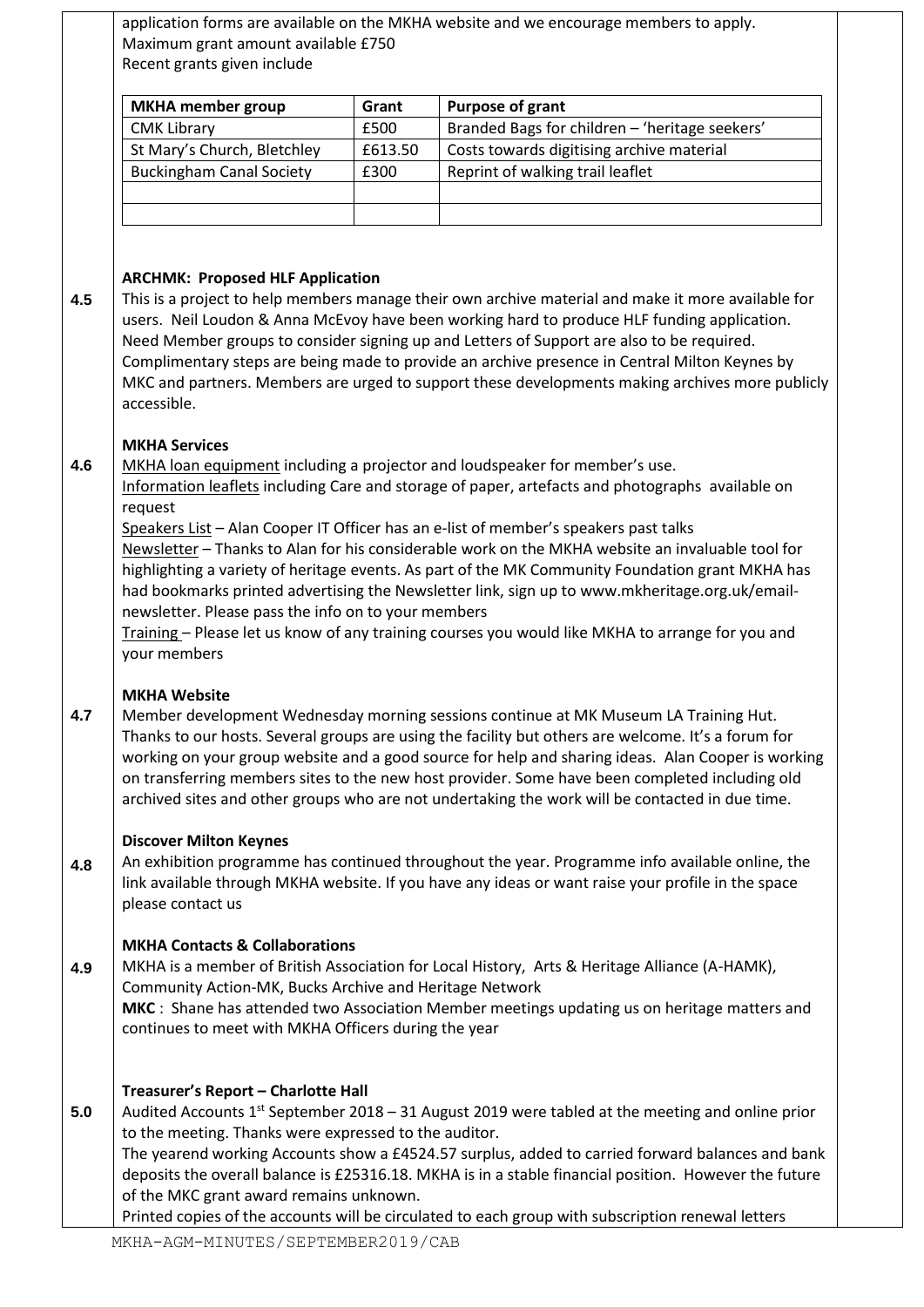|     | <b>Increase to MKHA Website Host Costs Proposal</b>                                              |  |                                                                                                        |
|-----|--------------------------------------------------------------------------------------------------|--|--------------------------------------------------------------------------------------------------------|
| 5.1 | Due to increased costs from providers it is proposed to raise the MKHA Website Host Fee from £20 |  |                                                                                                        |
|     |                                                                                                  |  | up to £25 per annum for every group opting into the service. "This is still good value for money" said |
|     | Ian Mitchie.                                                                                     |  |                                                                                                        |
|     | Proposer: Dianne Sutton, Bradwell Parish Heritage Group                                          |  |                                                                                                        |
|     | Seconded: Jennifer Cooper, New Bradwell History Group                                            |  |                                                                                                        |
|     | Vote: No objections Result: Carried unanimously                                                  |  |                                                                                                        |
|     |                                                                                                  |  |                                                                                                        |
|     | <b>Election of Officers</b>                                                                      |  |                                                                                                        |
| 6.0 |                                                                                                  |  | All existing Officers and Exec Members have agreed to stand and it was agreed to nominate en bloc.     |
|     |                                                                                                  |  |                                                                                                        |
|     | Officers:                                                                                        |  |                                                                                                        |
|     | Robert Excell<br>Chair                                                                           |  | <b>Individual Member</b>                                                                               |
|     | Dave Muston<br>Vice Chair                                                                        |  | Calverton Records Project                                                                              |
|     | Charlotte Hall<br>Treasurer                                                                      |  | Woughton Heritage Group                                                                                |
|     | Mike Wittle<br>Secretary                                                                         |  | St Mary's Church, Bletchley (New)                                                                      |
|     |                                                                                                  |  |                                                                                                        |
|     | <b>Executive Committee members:</b>                                                              |  |                                                                                                        |
|     | Anna McEvoy                                                                                      |  | <b>Stowe House Preservation Trust</b>                                                                  |
|     | Alan Cooper                                                                                      |  | Website & IT Technical Officer, New Bradwell History Group                                             |
|     | Cheryl Butler                                                                                    |  | Deanshanger Village Heritage Society                                                                   |
|     | <b>Dianne Sutton</b>                                                                             |  | <b>Bradwell Parish History Group</b>                                                                   |
|     | Neil Loudon                                                                                      |  | Milton Keynes Museum Society                                                                           |
|     | <b>Catherine McIntyre</b>                                                                        |  | MK City Discovery Centre                                                                               |
|     | <b>Dianne Sutton</b>                                                                             |  |                                                                                                        |
|     |                                                                                                  |  | Shane Downer, MK Council Senior Heritage Development Officer, is an advisor and Council liaison to     |
|     | the Committee                                                                                    |  |                                                                                                        |
|     |                                                                                                  |  |                                                                                                        |
|     | Officer re-election :                                                                            |  |                                                                                                        |
|     | Proposer: Dianne Sutton Bradwell Parish Heritage Group                                           |  |                                                                                                        |
|     | Seconder: Jennifer Cooper, New Bradwell History group                                            |  |                                                                                                        |
|     |                                                                                                  |  |                                                                                                        |
|     |                                                                                                  |  |                                                                                                        |
|     | <b>MKHA Business Plan &amp; Policy Documents</b>                                                 |  |                                                                                                        |
| 7.0 |                                                                                                  |  | As part of the business plan MKHA Policy Documents have been updated and were tabled at the            |
|     |                                                                                                  |  | meeting and distributed online prior to the meeting to be ratified by the members                      |
|     | 1. Child Protection                                                                              |  |                                                                                                        |
|     | 2. Equal Opportunities                                                                           |  |                                                                                                        |
|     | 3. Learning                                                                                      |  |                                                                                                        |
|     |                                                                                                  |  |                                                                                                        |
|     |                                                                                                  |  | Following discussions it was agreed that policies for Learning and Equal Opportunities were            |
|     | accepted                                                                                         |  |                                                                                                        |
|     |                                                                                                  |  |                                                                                                        |
|     |                                                                                                  |  | John Brandon suggested some amendments to Safeguarding Children and Vulnerable Adults policy. It       |
|     |                                                                                                  |  | was agreed he and MKHA Committee would rework this policy and hold an Extraordinary General            |
|     |                                                                                                  |  | Meeting prior to the start of the next Main Members meeting to offer the revised policy to the         |
|     | membership for ratification (19 <sup>th</sup> November 2019)                                     |  |                                                                                                        |
|     |                                                                                                  |  | <b>AGM CLOSED 8.55pm</b>                                                                               |
|     |                                                                                                  |  |                                                                                                        |
|     |                                                                                                  |  |                                                                                                        |
|     | <b>Any Other Business</b>                                                                        |  |                                                                                                        |
| 8.0 | Heritage Open Days - Dave Muston, MKHA Exec                                                      |  |                                                                                                        |
| 8.1 |                                                                                                  |  | Requested members to send any images of their events to Dave: david@davidmustondesign.co.uk            |
|     |                                                                                                  |  | Secklow Sounds, local radio, broadcast a promotional advertorial for the event this year               |
|     | Cross Group Collaboration - Richard Meredith, Individual member                                  |  |                                                                                                        |
|     |                                                                                                  |  |                                                                                                        |